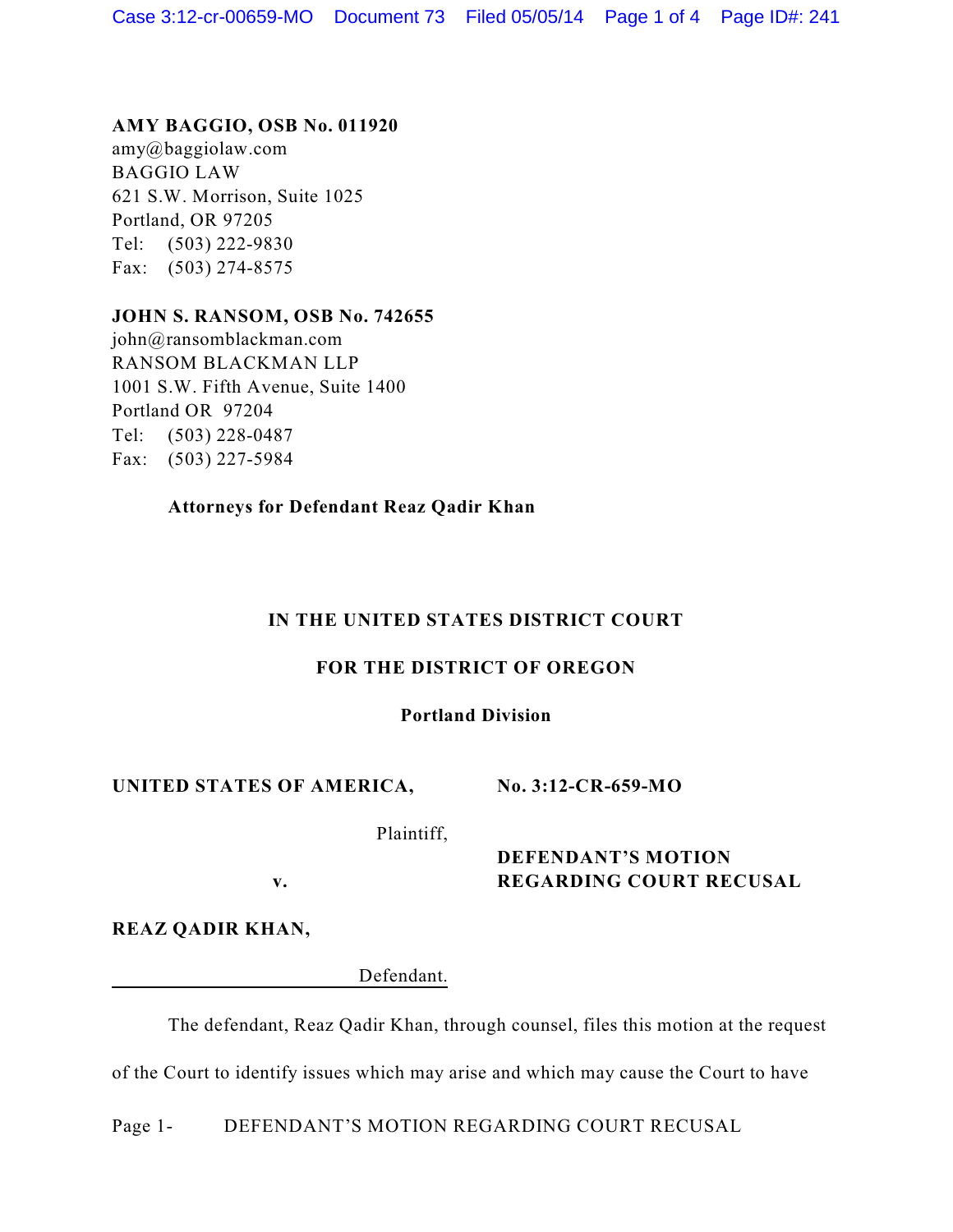reason, *sua sponte*, to consider recusal from the case or recusal regarding a discreet issue. The reason for the concern is this Court's appointment to the Foreign Intelligence Security Court which rules, *inter alia*, upon applications *ex parte* filed by the United States for searches and seizures of personal communications of United States citizens. We have identified a number of areas which this Court may wish to consider in this case:

1. To the extent FISC has considered matters *ex parte* on issues of constitutional and statutory construction, will this Court view challenges in this adversary proceeding without prejudgment;

2. Will this Court review anew issues such as separation of power where FISC has approved governmental programmatic surveillance;

3. Given that FISC has previously stated that "a generalized constitutional review, however, is not contemplated under Section 702(I)," does this Court agree that all aspects of the statute are now being reviewed in the first instance with no binding precedential authority from the FISC;

4. Has the FISC taken a position regarding third party disclosure and the Fourth Amendment that would foreclose this Court from accepting defense arguments regarding the appropriate scope of individuals' reasonable expectations of privacy in electronic communications;

5. Given the statutory reference to the Fourth Amendment in reviewing authorizations for programmatic surveillance, can this Court review anew the defense

#### Page 2- DEFENDANT'S MOTION REGARDING COURT RECUSAL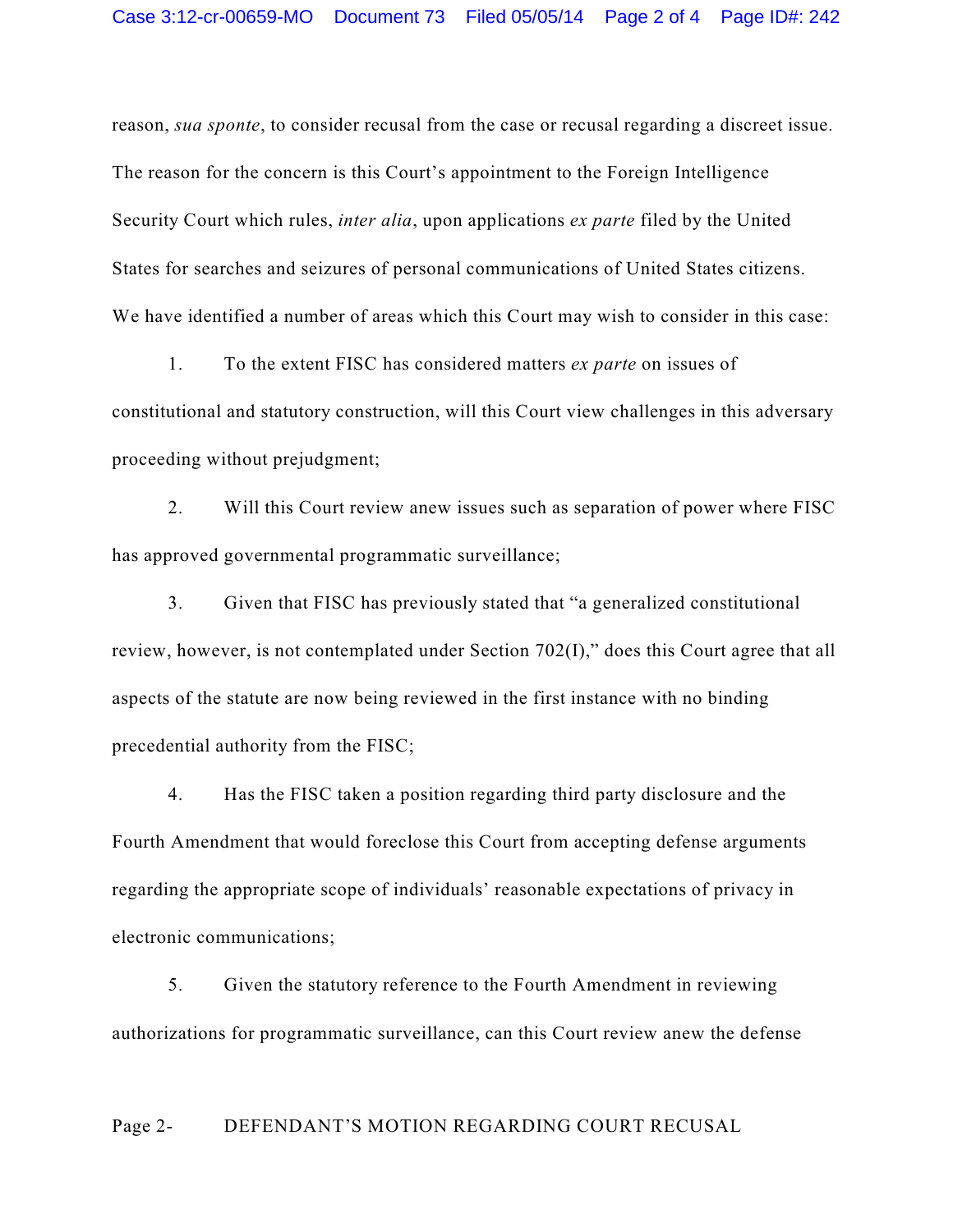assertion in an adversary proceeding that such surveillance violated the Fourth Amendment; and

6. Will this Court defer to Judge Collyer's opinion regarding metadata collection or listen anew to arguments pertaining to the constitutionality of such collection.

Dated this 5th day of May, 2014.

Respectfully submitted,

#### RANSOM BLACKMAN LLP

*/s/ John S. Ransom*

JOHN S. RANSOM OSB No. 742655 (503) 228-0487 Attorneys for Defendant Reaz Qadir Khan